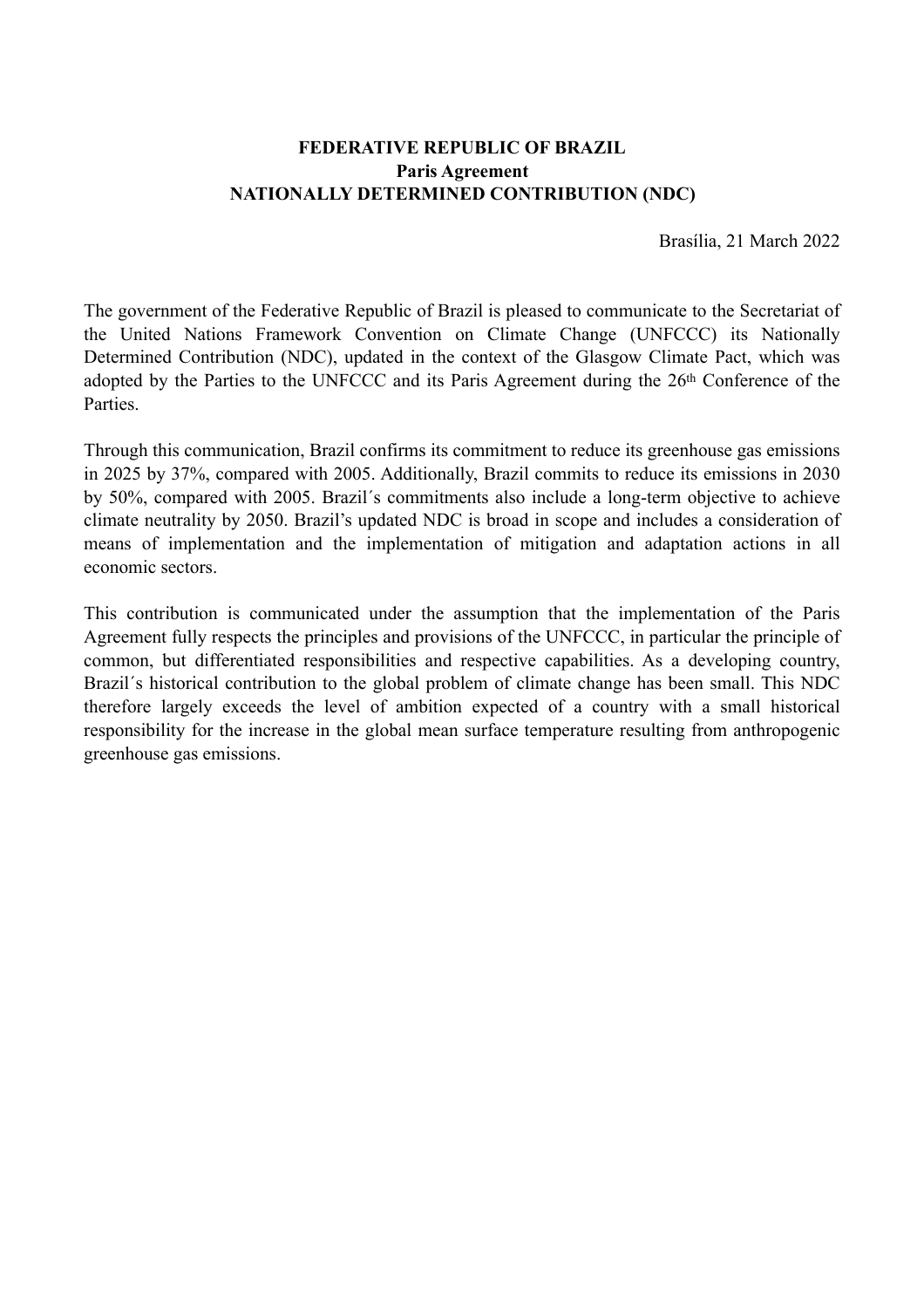#### **Annex**

### **Information to facilitate clarity, transparency and understanding of Brazil's NDC**

### **1. Quantifiable information on the reference point (including, as appropriate, a base year):**

**(a) Reference year(s), base year(s), reference period(s) or other starting point(s):**  The reference year for Brazil's NDC is 2005.

# **(b) Quantifiable information on the reference indicators, their values in the reference year(s), base year(s), reference period(s) or other starting point(s), and, as applicable, in the target year:**

The quantification of the reference indicator is based on the total net emissions of greenhouse gases (GHG) in the reference year of 2005 reported in the "National Inventory of Anthropogenic Emissions by Sources and Removals by Sinks of Greenhouse Gases not controlled by the Montreal Protocol". Brazil will adopt the latest National Inventory Report available and submitted to the UNFCCC by the time of the assessment of the results of the NDC.

# **(c) For strategies, plans and actions referred to in Article 4, paragraph 6, of the Paris Agreement, or polices and measures as components of nationally determined contributions where paragraph 1(b) above is not applicable, Parties to provide other relevant information:**

Not applicable.

# **(d) Target relative to the reference indicator, expressed numerically, for example in percentage or amount of reduction:**

To reduce greenhouse gas emissions by 37% below 2005 levels in 2025, and by 50% below 2005 levels in 2030.

#### **(e) Information on sources of data used in quantifying the reference point(s):**

National Inventory of Anthropogenic Emissions by Sources and Removals by Sinks of Greenhouse Gases not controlled by the Montreal Protocol.

### **(f) Information on the circumstances under which the Party may update the values of the reference indicators:**

Information on emissions in 2005 and reference values may be updated and recalculated due to methodological improvements applicable to the inventories.

### **2. Time frames and/or periods for implementation:**

**(a) Time frame and/or period for implementation, including start and end date, consistent with any further relevant decision adopted by the Conference of the Parties serving as the meeting of the Parties to the Paris Agreement (CMA):** 

Net emissions from 01/01/2005 to 31/12/2005 compared with net emissions from 01/01/2025 to 31/12/2025.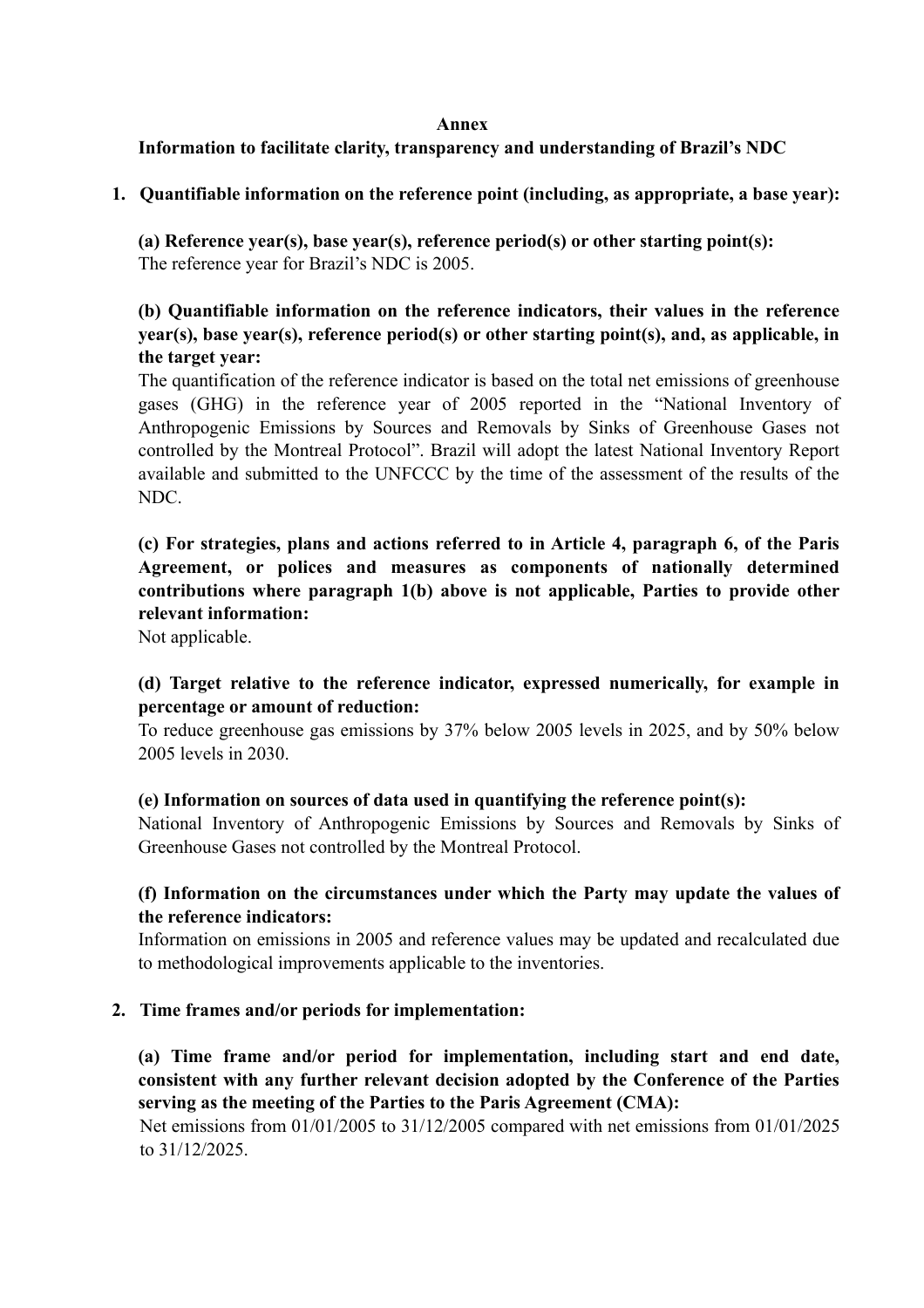Net emissions from 01/01/2005 to 31/12/2005 compared with net emissions from 01/01/2030 to 31/12/2030.

# **(b) Whether it is a single-year or multi-year target, as applicable:**

Single-year targets in 2025 and 2030.

### **3. Scope and coverage:**

### **(a) General description of the target:**

Economy-wide absolute targets, consistent with the sectors present in the National Inventory of Greenhouse Gas Emissions for 2025 and 2030, always compared with 2005. The targets will be translated into policies and measures to be detailed and implemented by the Brazilian Federal government.

# **(b) Sectors, gases, categories and pools covered by the nationally determined contribution, including, as applicable, consistent with Inter governmental Panel on Climate Change (IPCC) guidelines:**

CO2, CH4, N2O, SF6, perfluorocarbons (PFCs) and hydrofluorocarbons (HFCs).

# **(c) How the Party has taken into consideration paragraph 31(c) and (d) of decision 1/ CP.21:**

The same gases previously indicated in the 2015 iNDC have been kept.

# **(d) Mitigation co-benefits resulting from Parties' adaptation actions and/or economic diversification plans, including description of specific projects, measures and initiatives of Parties' adaptation actions and/or economic diversification plans:**

As a developing country, Brazil faces the challenge of contributing to the global efforts to mitigate emissions, according to the principle of common but differentiated responsibilities, and at the same time implement adaptation actions to cope with the impacts of climate change in its territory.

According to the Working Group I contribution to the Sixth Assessment Report of the IPCC, published in August 2021, parts of South America, including the Brazilian territory, will experience an increase in temperature that is above the global average, which will lead to the worsening of agricultural and ecological droughts and to the increase in the frequency of extreme climate events. The IPCC findings are aligned with studies also carried out in Brazil and reported in its 4th National Communication to the UNFCCC, which states that "Brazil´s climate is changing, especially the frequency of extreme precipitation events that occur with greater intensity, just like the variability of temperatures and precipitation also seem to suffer important changes".

Adaptation actions implemented in the context of this NDC will aim at reducing vulnerability in terms of water, energy, food, social and environmental security, thus potentially generating synergies with the implementation of the 2030 Agenda and enhancing social and productive benefits. Based on the second cycle of the National Adaptation Plan (NAP), adaptation measures in Brazil will aim at strengthening the management of water resources, the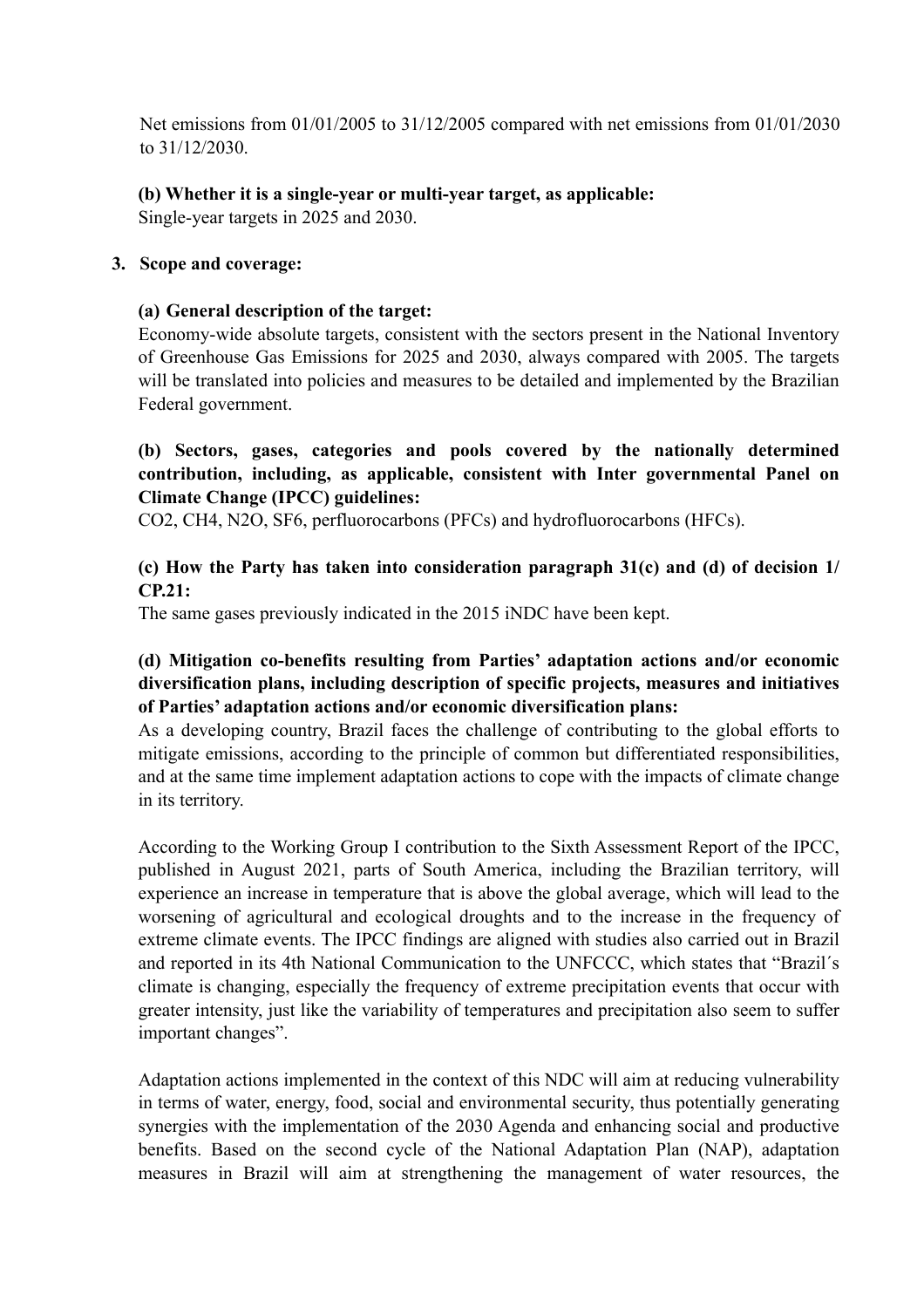diversification of energy sources, the development of adaptation strategies in the agricultural sector with a view to ensuring food security, as well as adaptation plans for the urban landscape in Brazil to ensure the resilience of the population and infrastructure.

Adaptation policies will be based on the best available science regarding climate change and national circumstances. The AdaptaBrasil system, developed by the Ministry of Science, Technology and Innovation (MCTI) to consolidate and provide information to better understand the impacts of climate change in Brazil, including impacts projected into the future, is the scientific basis upon which national policies will be developed. The tool is maintained through the cooperative efforts of the MCTI, the National Institute of Space Research (INPE) and the National Network for Research and Teaching (RNP).

<span id="page-3-1"></span>To complement the national efforts on adaptation, the federal government will also support subnational entities in their planning efforts by promoting scientific knowledge of adaptation to climate change and mainstreaming the subject into sectoral plans, as well as incorporating resilience criteria into policies and strategic plans<sup>1</sup>[.](#page-3-0)

### **4. Planning processes:**

**(a) Information on the planning processes that the Party undertook to prepare its nationally determined contribution and, if available, on the Party's implementation plans, including, as appropriate:** 

**(i) Domestic institutional arrangements, public participation and engagement with local communities and indigenous peoples, in a gender-responsive manner:** 

At the governmental level, the Interministerial Committee on Climate Change and Green Growth, instituted by decree 10.845, of 25 October 2021, sets the institutional framework for the elaboration and implementation of public policies on climate change.

The institutional dialogue between the Brazilian government and civil society takes place through the Brazilian Forum on Climate Change, instituted by decree 9.082, of 26 June 2017. The forum aims at raising "awareness and mobilize society and to contribute to the discussion of actions needed to deal with global climate change, in accordance with the National Policy on Climate Change, the United Nations Framework Convention on Climate Change and its resulting international agreements, including the Paris Agreement and Brazil's Nationally Determined Contributions".

Articles 5, 231, and 232 of the Brazilian Constitution establish ample rights and guarantees for all Brazilian citizens, paying due attention to the special needs of women and indigenous peoples. Brazil is also a party to the ILO Convention 169 on Indigenous and Tribal Peoples.

#### **(ii) Contextual matters, including, inter alia, as appropriate:**

**a. National circumstances, such as geography, climate, economy, sustainable development and poverty eradication:** 

<span id="page-3-0"></span> $<sup>1</sup>$  $<sup>1</sup>$  $<sup>1</sup>$  In line with Article 7, paragraph 11, of the Paris Agreement, the adaptation component of this NDC is also the first</sup> communication on adaptation presented by Brazil.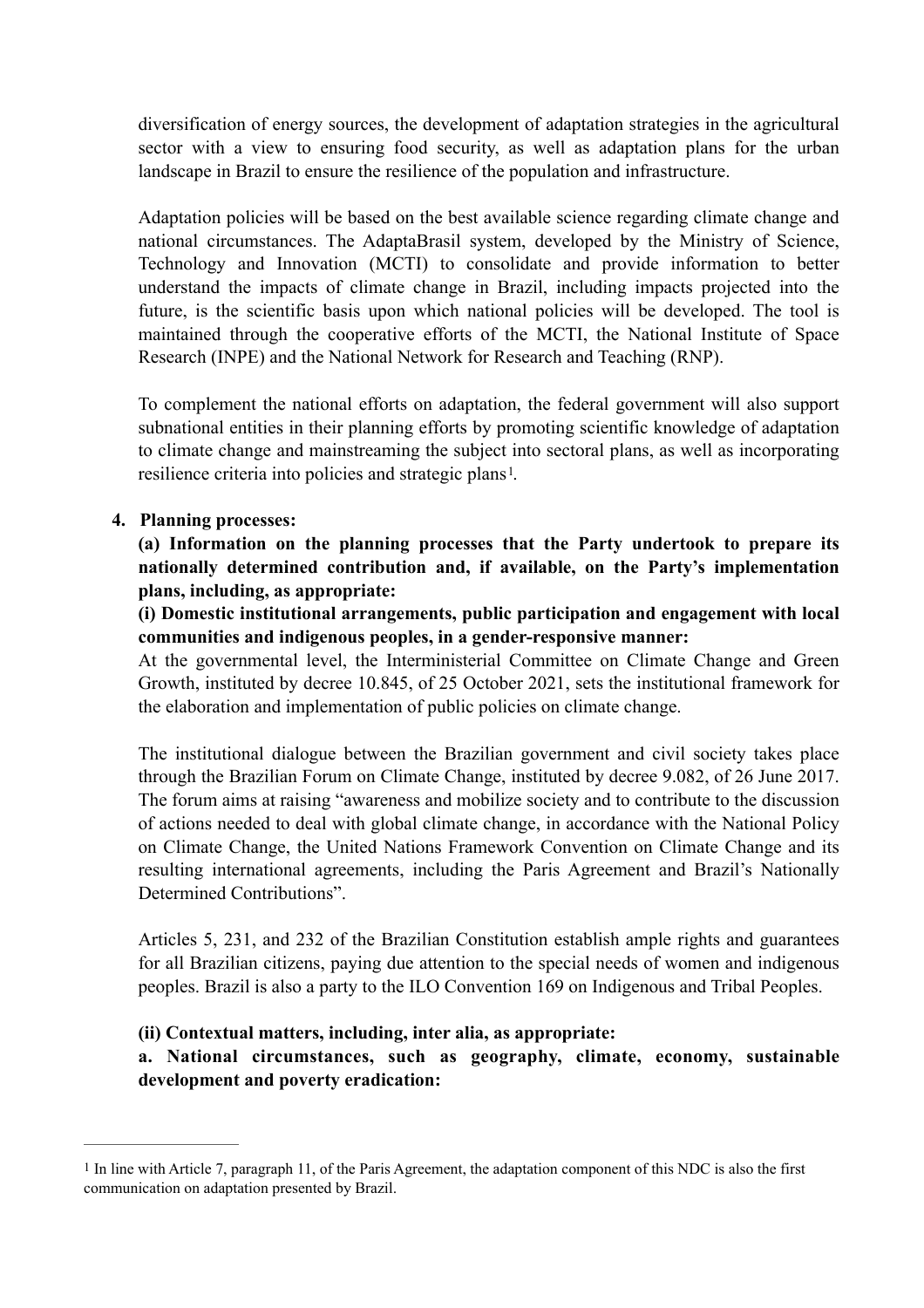With a territory of over 8.5 million square kilometers, Brazil has equatorial, tropical, and subtropical climates with rainfall levels that range from 500 mm to 2,000 mm per year, as well as six biomes, namely the Cerrado (savannah), the Amazon (equatorial rainforest), the Caatinga (semi-arid), the Atlantic Forest (tropical rainforest), the Pantanal (seasonal wetlands), and the Pampa (subtropical grasslands). All of the six Brazilian biomes will suffer from the negative impacts of climate change, which will require the federal government to consider specific policies and measures to address their particularities when implementing this NDC.

Brazil has also signed all major multilateral environmental treaties and has enacted a wide range of laws and public policies regarding sustainable development. It has also worked to implement policies aimed at fighting poverty and reducing vulnerabilities in areas such as health, education, social security and minimum income. Brazil currently ranks 84<sup>th</sup> among 188 countries in the latest United Nations Human Development Index ranking. Brazilian figures regarding social development point to the need to ensure economic growth while promoting improvements in the life standards of its population.

In 2020, the Brazilian population was 212.6 million, and national authorities project positive growth rates until 2050, when the country´s population might reach 230 million. Approximately 85% of the Brazilian population lives in urban areas, hence the urgent need for the government to implement specific policies and measures to ensure adequate conditions of sanitation and subsistence. Such concerns must be part of the implementation efforts of this NDC.

The agricultural sector plays a key role in the Brazilian economy and its pursuit of sustainable development. An increase in the global temperature interferes with the water levels and rainfall patterns in the different biomes, which, in turn, has the potential to harm the current levels of productivity and employment. Therefore, the Brazilian government considers it to be of the utmost importance to implement adaptation actions in this sector to tackle the perverse effects of climate change.

The Brazilian electric sector is among those with the highest share of renewable sources in its mix, which is largely due to the employment of hydropower. The negative impacts of climate change, including droughts and decreases in water levels, are taken into account by the federal government in the process of planning for mitigation and action to tackle climate change in the country.

# **b. Best practices and experience related to the preparation of the nationally determined contribution:**

The current Brazilian NDC is the result of experience gained and lessons learned from the intended Nationally Determined Contribution (iNDC), submitted to the United Nations Framework on Climate Change in 2015, and the updated NDC, of 9 December 2020.

# **c. Other contextual aspirations and priorities acknowledged when joining the Paris Agreement:**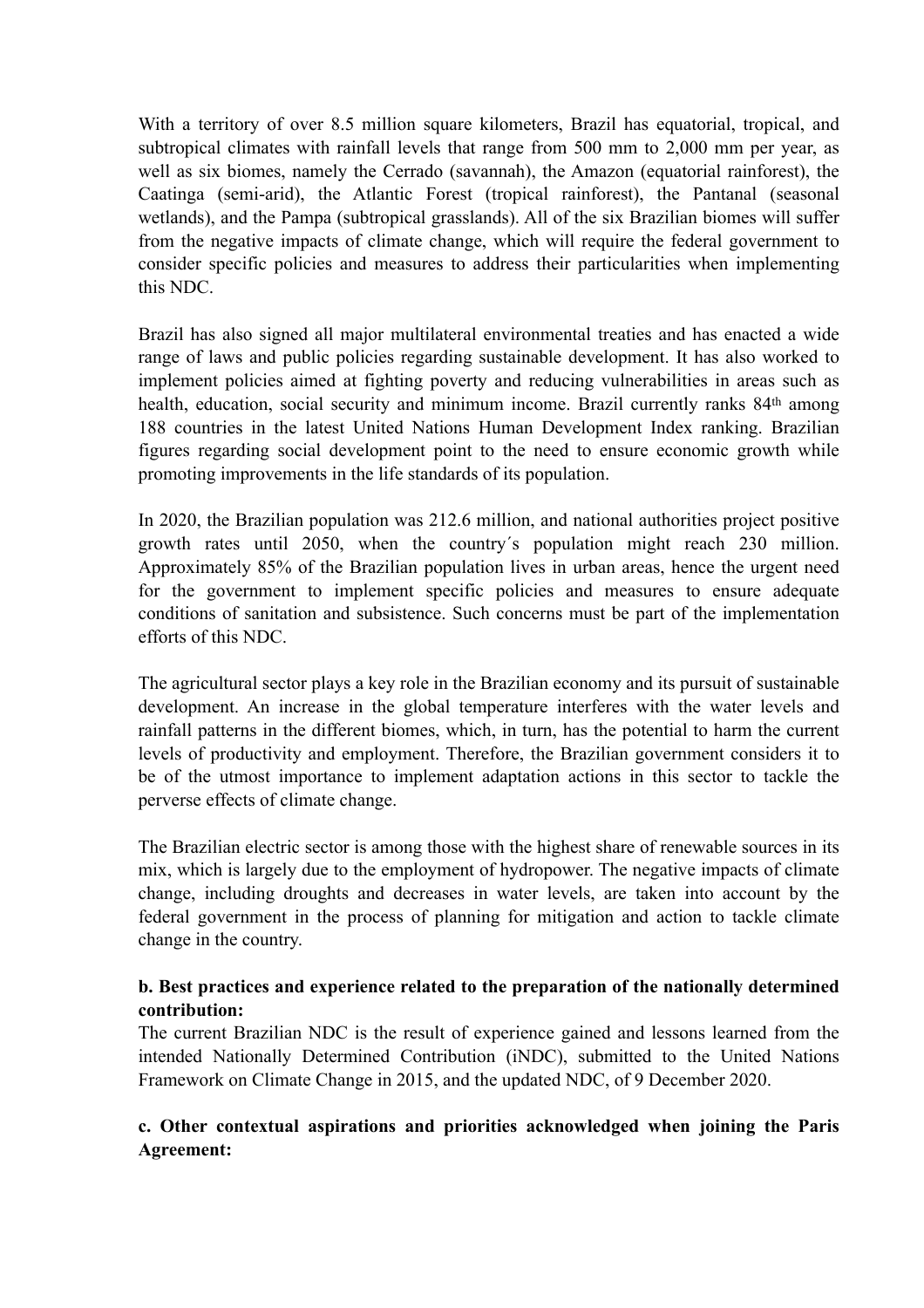**(b) Specific information applicable to Parties, including regional economic integration organizations and their member States, that have reached an agreement to act jointly under Article 4, paragraph 2, of the Paris Agreement, including the Parties that agreed to act jointly and the terms of the agreement, in accordance with Article 4, paragraphs 16–18, of the Paris Agreement:** 

Not applicable.

 **(c) How the Party's preparation of its nationally determined contribution has been informed by the outcomes of the global stock take, in accordance with Article 4, paragraph 9, of the Paris Agreement: Not applicable**  Not applicable.

**d. Each Party with a nationally determined contribution under Article 4 of the Paris Agreement that consists of adaptation action and/or economic diversification plans resulting in mitigation co-benefits consistent with Article 4, paragraph 7, of the Paris Agreement to submit information on:** 

**(i) How the economic and social consequences of response measures have been considered in developing the nationally determined contribution:**  Not applicable.

**(ii) Specific projects, measures and activities to be implemented to contribute to mitigation co-benefits, including information on adaptation plans that also yield mitigation co-benefits, which may cover, but are not limited to, key sectors, such as energy, resources, water resources, coastal resources, human settlements and urban planning, agriculture and forestry; and economic diversification actions, which may cover, but are not limited to, sectors such as manufacturing and industry, energy and mining, transport and communication, construction, tourism, real estate, agriculture and fisheries:** 

The need to plan for adaptation to the effects of climate change has motivated Brazil to elaborate its National Adaptation Plan (NAP) in 2016, with the aim of promoting "the reduction and management of climate risks considering the effects of climate change, by taking full advantage of emerging opportunities, avoiding losses and damages, and building instruments to prepare natural, human, productive and infrastructure systems to adapt to climate change". The NAP involves four-year cycles for its implementation and a review exercise in the last year of each cycle. The first implementation period lasted from 2016 to 2020.

The NAP includes 55 types of policies, plans and programs of the federal government for different sectors, with a view to broadening the coherence, efficiency and synergies of adaptation strategies among public policies and in light of the Sustainable Development Goals (SDGs). The first implementation period reached its goal to improve existing knowledge regarding the reduction and management of climate risks, by taking full advantage of emerging opportunities, avoiding losses and damages, and building instruments to prepare natural, human, productive and infrastructure systems to adapt to climate change. The second cycle will contribute to the implementation strategy of the Brazilian NDC by the federal government.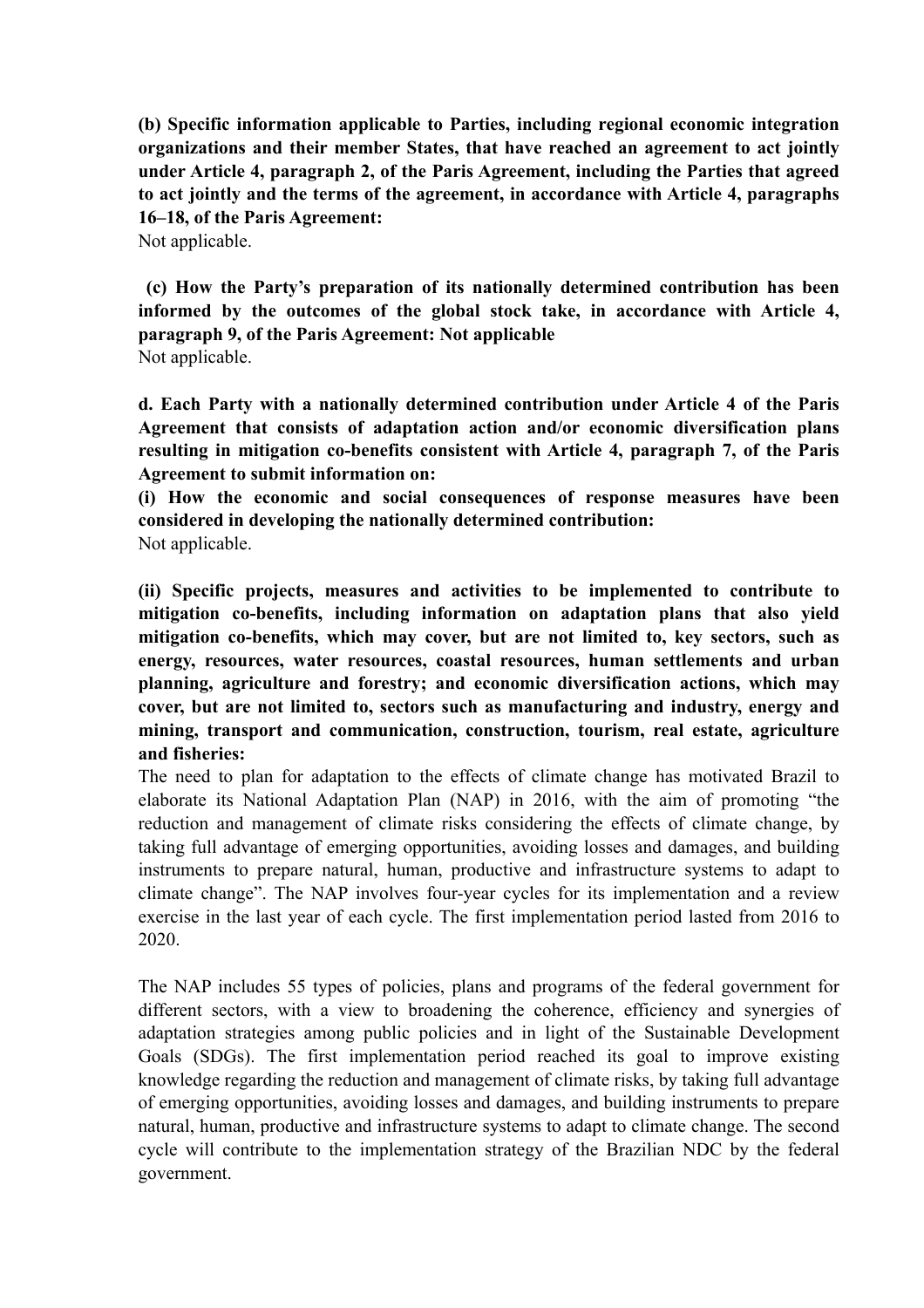**5. Assumptions and methodological approaches, including those for estimating and accounting for anthropogenic greenhouse gas emissions and, as appropriate, removals:** 

**(a) Assumptions and methodological approaches used for accounting for anthropogenic greenhouse gas emissions and removals corresponding to the Party's nationally determined contribution, consistent with decision 1/CP.21, paragraph 31, and accounting guidance adopted by the CMA:** 

Brazil will update its national inventories for the historical series based on the 2006 IPCC Guidelines or any subsequent guidelines that may come to replace them.

# **(b) Assumptions and methodological approaches used for accounting for the implementation of policies and measures or strategies in the nationally determined contribution:**

Brazil will also apply specific assumptions and methodologies, when appropriate, when assessing progress made under the policies and measures related to the implementation of its NDC in its Biennial Transparency Reports (BTRs).

 **(c) If applicable, information on how the Party will take into account existing methods and guidance under the Convention to account for anthropogenic emissions and removals, in accordance with Article 4, paragraph 14, of the Paris Agreement, as appropriate:** 

See 5 (a) above.

### **(d) IPCC methodologies and metrics used for estimating anthropogenic greenhouse gas emissions and removals:**

Emissions of gases covered by Brazil's NDC will be calculated based on the 2006 IPCC Guidelines. The methodological tier to be employed will depend on the availability of data in the different sectors. Brazil will make an effort to apply at least tier 2 methodologies for the key categories identified.

Emissions of the covered gases will be aggregated in terms of the 100-year time-horizon global warming potential (GWP-100), on the basis of the values stipulated in the IPCC Fifth Assessment Report, or 100-year time-horizon global warming potential values subsequently determined by the IPCC, as agreed by the CMA.

Consistent with Decision 18/CMA.1, Brazil will also continue to employ the global temperature potential (GTP), which is a more accurate metric for assessing the contribution of different gases to climate change.

# **(e) Sector-, category- or activity-specific assumptions, methodologies and approaches consistent with IPCC guidance, as appropriate, including, as applicable:**

# **(i) Approach to addressing emissions and subsequent removals from natural disturbances on managed lands:**

This approach will still be defined and subsequently informed.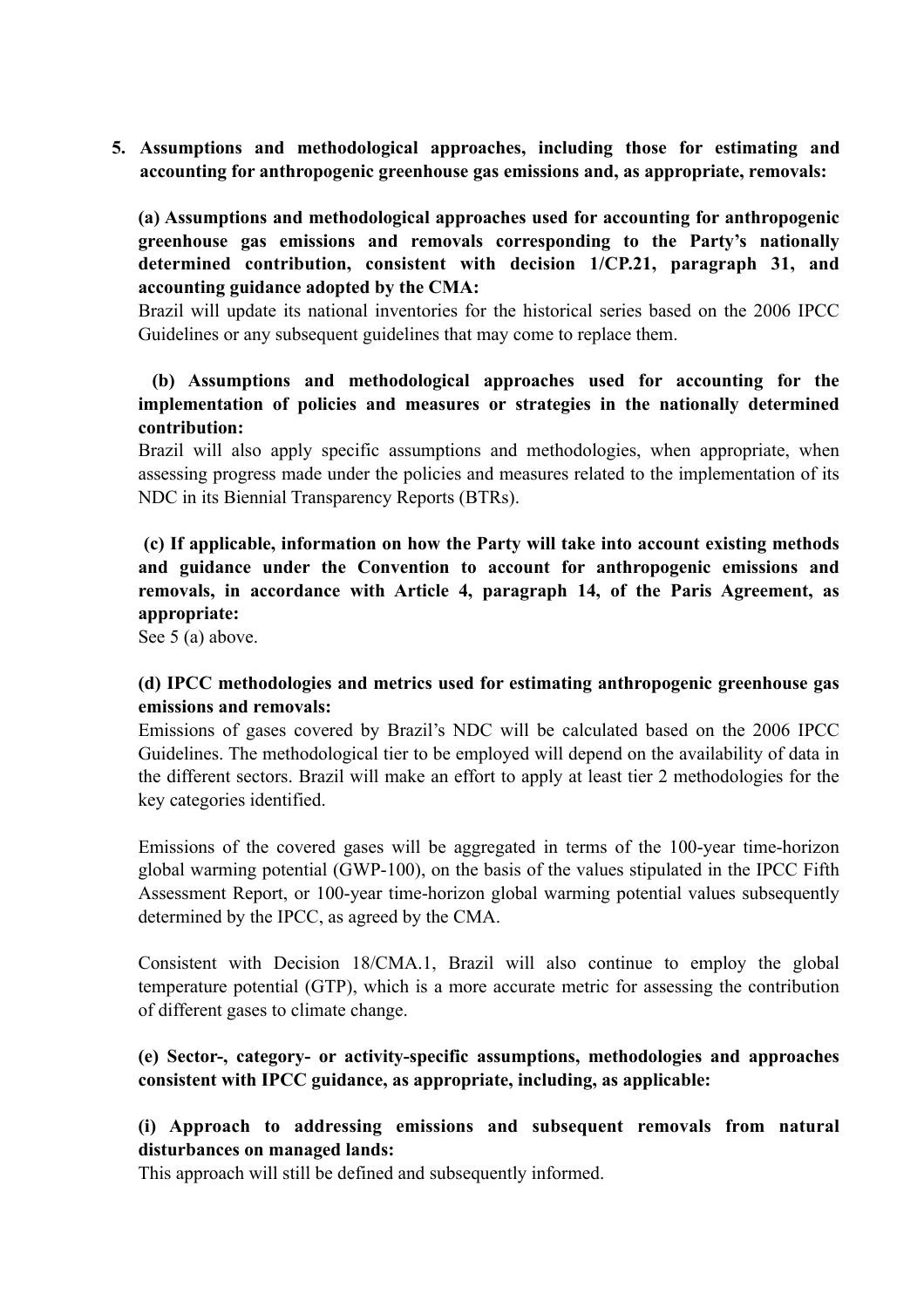### **(ii) Approach used to account for emissions and removals from harvested wood products:**

Brazil will use the production approach, consistent with the 2006 IPCC Guidelines.

# **(iii) Approach used to address the effects of age-class structure in forests:**

This approach will still be defined and subsequently informed.

**(f) Other assumptions and methodological approaches used for understanding the nationally determined contribution and, if applicable, estimating corresponding emissions and removals, including:** 

**(i) How the reference indicators, baseline(s) and/or reference level(s), including, where applicable, sector-, category- or activity-specific reference levels, are constructed, including, for example, key parameters, assumptions, definitions, methodologies, data sources and models used:** 

Brazil has not used any other assumptions or methodological approaches.

**(ii) For Parties with nationally determined contributions that contain nongreenhousegas components, information on assumptions and methodological approaches used in relation to those components, as applicable:** 

Not applicable.

**(iii) For climate forcers included in nationally determined contributions not covered by IPCC guidelines, information on how the climate forcers are estimated:**  Not applicable.

### **(iv) Further technical information, as necessary:**

Not applicable.

# **(g) The intention to use voluntary cooperation under Article 6 of the Paris Agreement, if applicable:**

Brazil will strive to achieve its NDC through domestic measures to be coordinated and implemented by the federal government. The Brazilian government does not rule out the use of internationally transferred mitigation outcomes (ITMOs), as defined in Article 6 of the Paris Agreement, to complement national efforts in the achievement of the Brazilian NDC. Brazil can also consider the possibility of transferring international mitigation outcomes generated within the national territory. Any international transfers of mitigation outcomes obtained within the Brazilian territory will be subject to prior and formal consent by the federal government, in accordance with the terms and conditions, including legislation, to be nationally developed to that end.

# **6. How the Party considers that its nationally determined contribution is fair and ambitious in the light of its national circumstances:**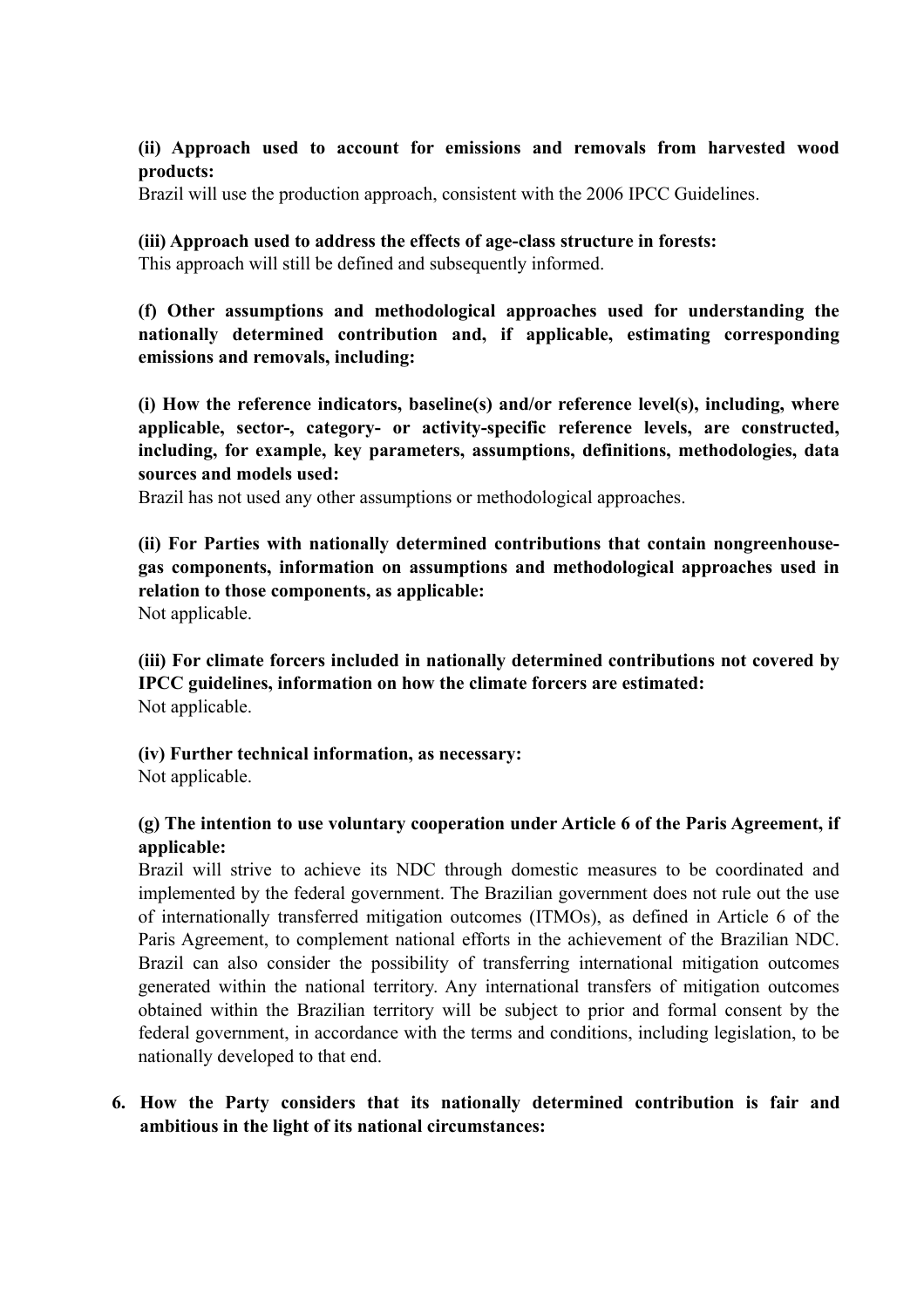# **(a) How the Party considers that its nationally determined contribution is fair and ambitious in the light of its national circumstances:**

Brazil is a developing country and, as such, struggles with challenges associated with poverty eradication, the need to improve its development indexes in areas that include education, public health, employment rates, housing and social inclusion. In spite of its challenges, Brazil has contributed greatly with the global efforts to mitigate greenhouse gas emissions, thus proving that it is possible to decouple economic growth and emissions.

In the pre-2020 period, the Brazilian government has voluntarily committed to implementing sectoral initiatives that taken together could reduce the projection of Brazilian emissions by 36.1-38.9% in 2020. In most of these sectors, Brazil has exceeded its expectations, having substantially increased the share of renewable sources in its energy mix and almost doubled the restored area of degraded lands. In spite of current challenges and progress achieved so far, the Brazilian government also worked to update its NDC, in December 2020, with a view to raise its level of ambition. In light of the agreement embodied in the Glasgow Climate Pact, Brazil has now once again updated its NDC, to further increase its levels of ambition.

The Brazilian NDC is one of the most ambitious in the world. Besides its targets, Brazil is one of the few countries that adopted a commitment for 2025 as well as 2030, which will provide for a better monitoring of the mitigation efforts throughout the decade. Brazil therefore understands that it is making an important contribution to international efforts to combat climate change in both absolute and relative terms.

Currently, 30% of the Brazilian territory is covered by protected areas, such as conservation units and indigenous lands. Brazilian environmental laws are among the most advanced in the world, given that they require landowners to preserve 20-80% of their lands and that they establish additional protective measures for fragile ecosystems. Together with the protected areas established under the Brazilian Forest Code, approximately 50-60% of the Brazilian territory is under some kind of protection. Despite this, the Brazilian government has chosen to go even beyond already existing laws and policies and commit to eliminating illegal deforestation by 2028.

Still regarding the land use sector, the Low Carbon Agriculture Plan (ABC Plan) has already channeled R\$ 17 billion to implement a vast range of mitigation measures, which include recovering degraded lands, projects of nitrogen fixation, increased accumulation of organic matter (carbon) in the soil, no-till farming, the integration of forest, crops and cattle breeding, agroforestry and forest planting. By 2020, the ABC Plan had exceeded its goals by 155%, and is to be continued, from 2020 to 2030, through the Sectoral Adaptation Plan for a Low Carbon Agriculture for Sustainable Development (Plan ABC+). It is a key policy among Brazilian sectoral efforts to tackle climate change.

Brazil has one of the cleanest energy mixes in the world. In 2020, renewable sources accounted for 48.4% of the total demand for energy, three times the world average. In the electricity demand mix, the share of renewables accounted for 84.8%. As for the transport mix, it represents 25% of the sources. The production of biofuels for the transport sector has substantially increased due to RenovaBio, which uses market incentives to promote the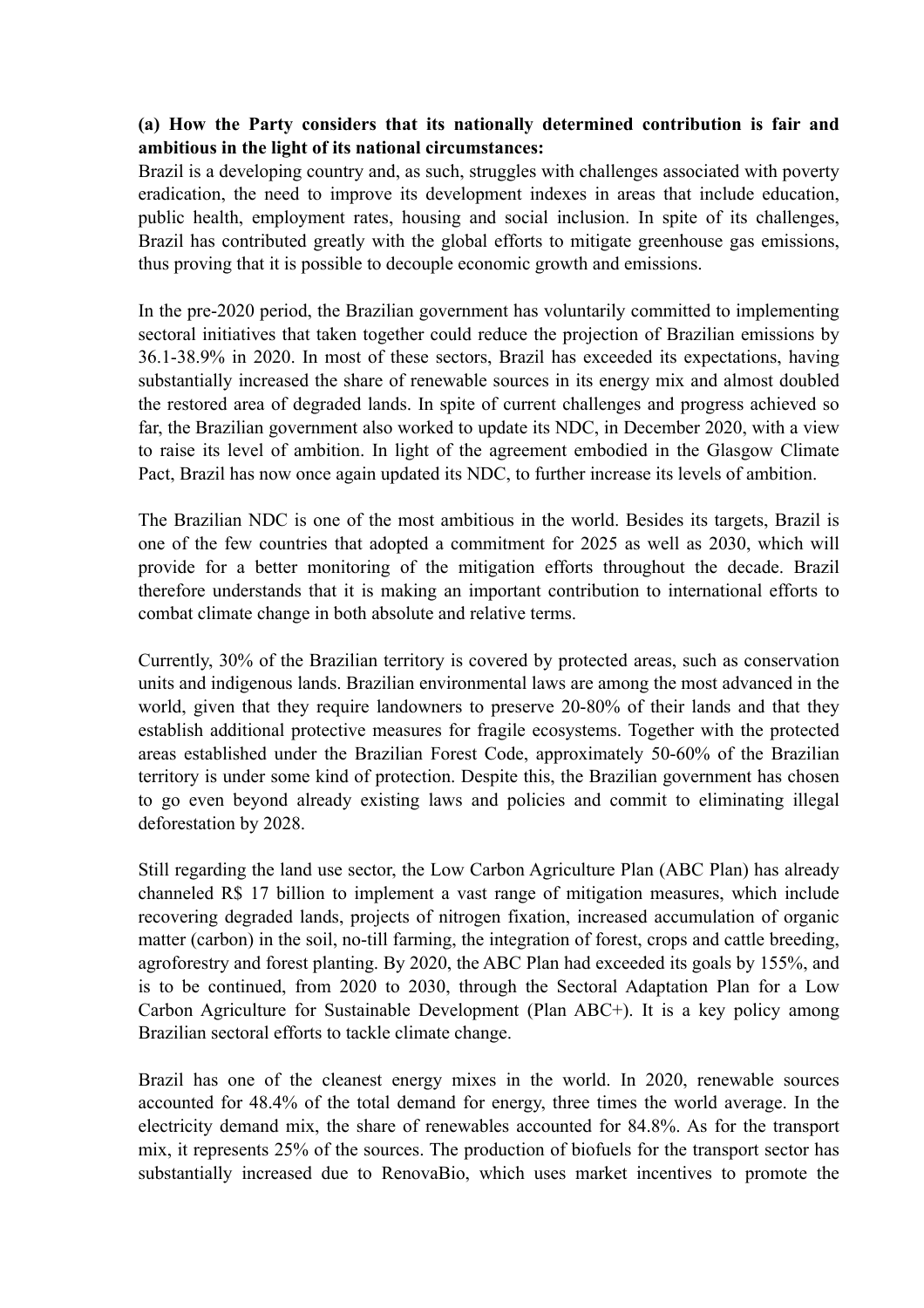decarbonisation of the sector and to incentivize these kinds of fuels. The use of hydropower to generate electricity accounts for 60% of the national installed capacity and has proven to be the best available technology to compensate for the intermittency and seasonality that affect other sources of renewable sources, such as wind and solar energy, as well as biomass. Brazil has also made significant investments, nonetheless, in solar and wind energy and biomass, which already account for 20% of the country´s energy mix and are experiencing rapid growth

Regarding the issue of means of implementation, the Brazilian NDC remains unconditional.

### **(b) Fairness considerations, including reflecting on equity:**

Most of the current concentration of greenhouse gases in the atmosphere is a result of emissions that have taken place since the Industrial Revolution (the post-1750 period). Current generations are bearing the costs of past interference with the global climate system, resulting from human activities and consequent greenhouse gas emissions, primarily by developed countries, during the last two and a half centuries. In order to build a fair global response to climate change, it is therefore of central importance to establish a connection between cause (anthropogenic emissions) and effect (temperature increase and climate change).

The average increase in the global temperature due to anthropogenic emissions is an objective criterion to measure climate change, serving the purpose of establishing upper limits to prevent dangerous anthropogenic interference with the global climate system. The relative contribution of any individual actor to global climate change can be determined using the average increase in the global temperature as an indicator. The contribution of each individual actor to temperature increases should take into account differences in terms of starting points, population, approaches, economic structures, natural resources, the need to maintain sustainable economic growth, available technologies and other individual circumstances.

The reconstruction of the historical series of net anthropogenic emissions allows for the estimation of the relative share of the temperature increase attributable to each individual country, including in per capita terms. The relative responsibility of a given country in relation to the average increase in the global temperature can be estimated with a high level of confidence. Hence, the marginal relative contribution to the global average surface temperature increase is a relevant measure for evaluating the level of each party's responsibility in the collective effort to "[h]olding the increase in the global average temperature to well below 2°C above preindustrial levels and pursuing efforts to limit the temperature increase to 1.5°C above pre-industrial levels", in accordance with Article 2.1 (a) of the Paris Agreement.

### **(c) How the Party has addressed Article 4, paragraph 3, of the Paris Agreement:**

The target of reducing emissions by 50% between 2005 and 2030 represents an increase of 13 percentage points compared to the previous target of reducing emissions by 37% between 2005 and 2025. The current target is also consistent with a long-term objective of reaching climate neutrality by 2050.